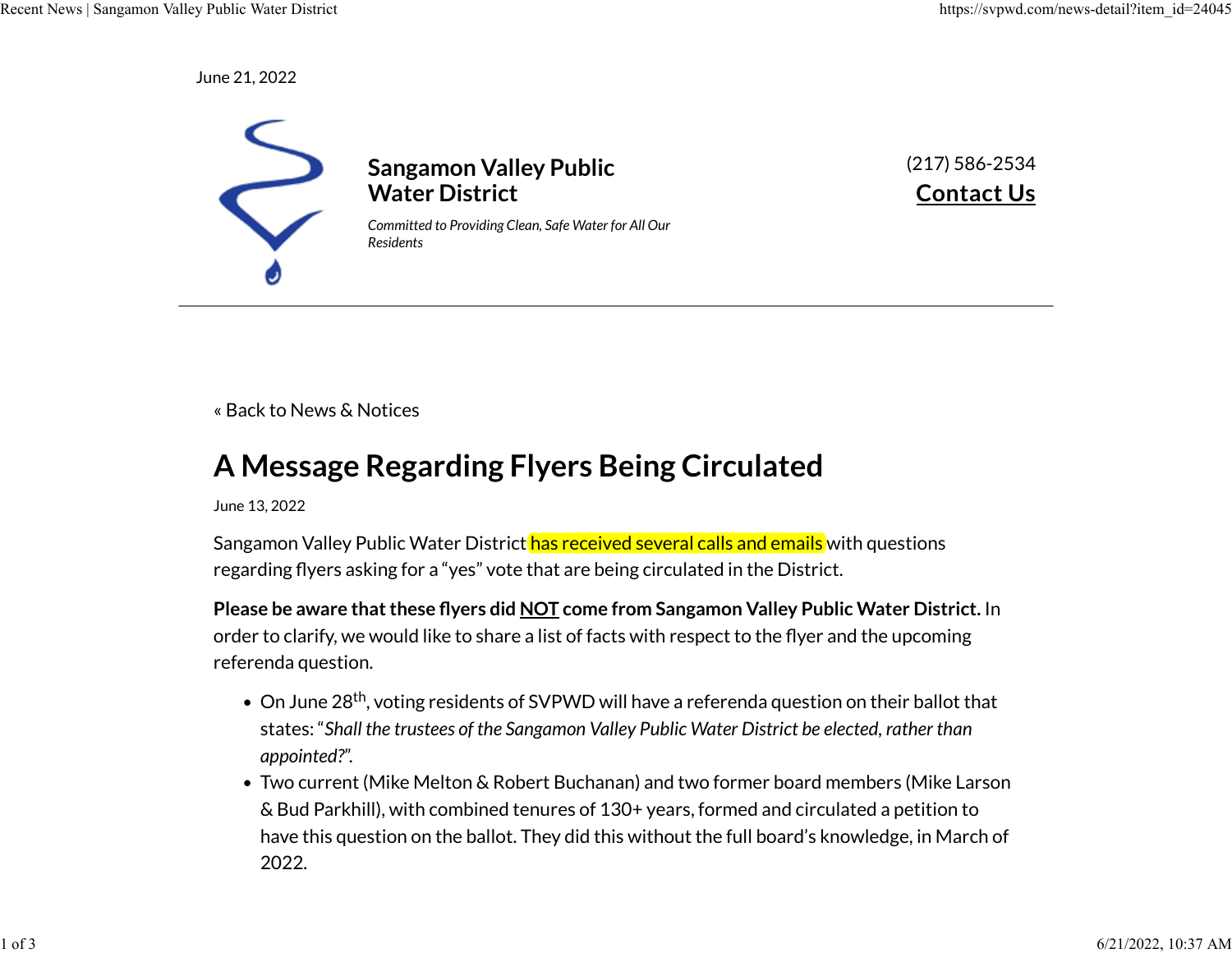- This petition received the required number of signatures to post the referenda question on this upcoming ballot, and it was turned in by the deadline required, to the County Election Authority.
- The flyer that is being circulated that says "VOTE YES" was paid for and sent by the "*Committee To Keep Our Water Local*".
	- This committee was formed in May of 2022 and is registered with the Illinois State Board of Elections under Committee ID #37450. [Link Here!](https://www.elections.il.gov/CampaignDisclosure/CommitteeDetail.aspx?ID=5OTxkumNaM2s9btyimQxjQ%3d%3d&T=637903628548956365)
	- This committee lists Bud Parkhill as the Chair and Constance Musick as the Treasurer.
	- This committee's registered address 808 N. Prairieview Rd Mahomet, IL. This is the main office of Candlewood Mobile Home Park.
- Bud Parkhill had served on the District Board since its creation in 1966, until he was not reappointed in 2021 (55 years). The county board denied Parkhill's reappointment application citing con�icts of interest between Parkhill's personal businesses and holdings and the SVPWD.
- Mike Larson had served on the District Board since 2012, until he was not re-appointed in 2022 (10 years). The county board denied Larson's reappointment application based on input from district employees indicating work environment issues. (See the County Board meeting for details)
- Mike Melton is currently serving on the District Board and has since 1982 (40 years).
- Robert Buchanan is currently serving on the District Board and has since 1994 (28 years).

SVPWD's standard practice has been **APPOINTING** board members since it's inception in 1966.

- Champaign County goes through an application and full screening process before the County Executive recommends an appointment.
- The County Executive's recommendation is then voted on by the Champaign County Committee of the Whole, and if that passes it goes to the whole Champaign County Board for full approval. This is a vital part of the vetting process that ensures qualified trustees are placed on the board.

This process ensures that community and employee voices are heard through public comment and can impact the appointment of trustees. Appointment minimizes the situation where those with